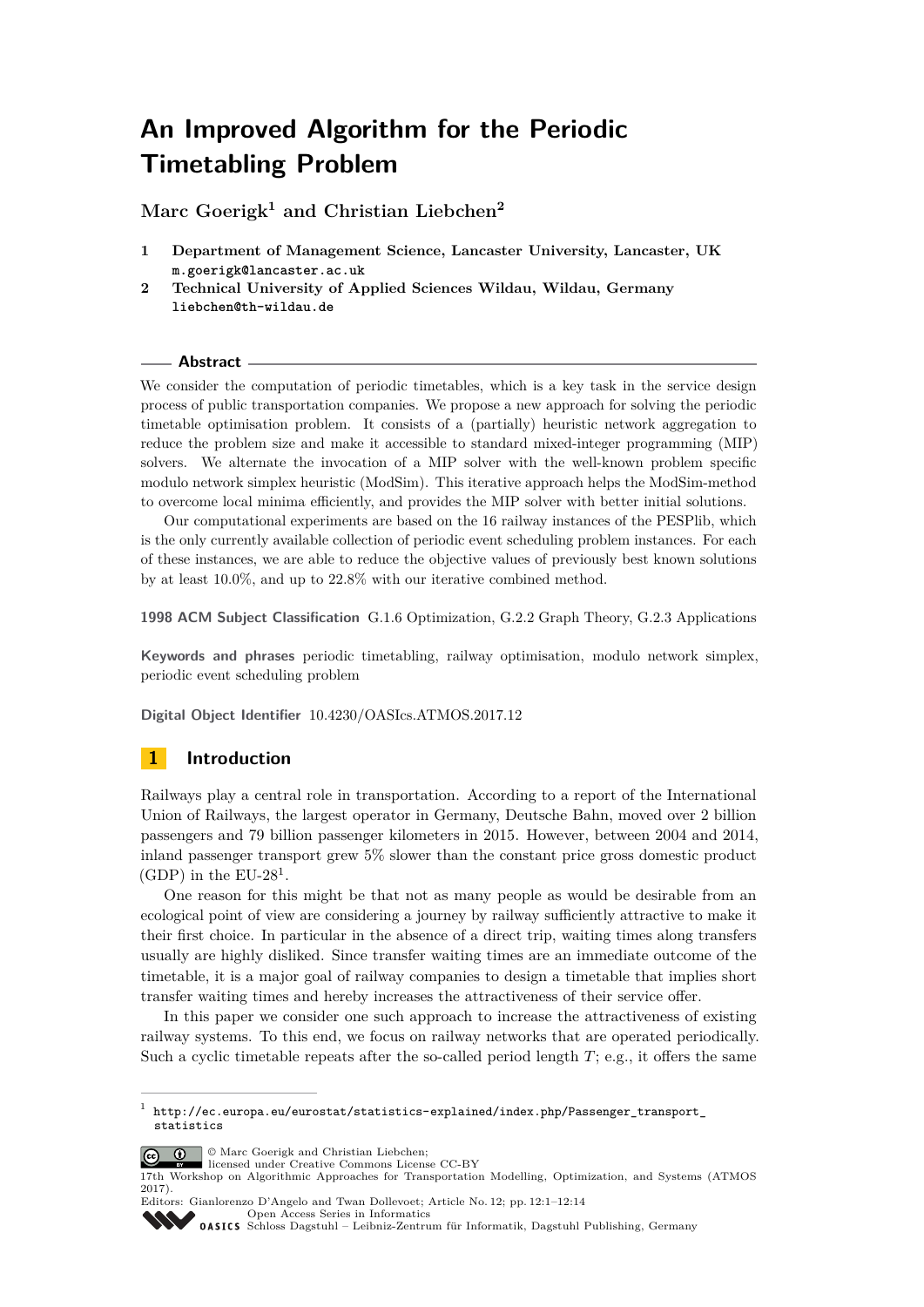#### **12:2 An Improved Algorithm for the Periodic Timetabling Problem**

services within each one-hour period. From a mathematical perspective, this property is reflected in the periodic event scheduling problem (PESP) as introduced in [\[14\]](#page-11-0). We are aiming at using PESP-based optimisation models and heuristics to construct periodic timetables with short waiting times, in particular at transfers.

Timetabling problems have been studied intensively over the last decades and much theoretical insight has been obtained. For a general survey on timetabling problems, we refer to [\[1\]](#page-10-0) and to [\[2\]](#page-10-1). Optimised timetables have already been put into practice. In [\[9\]](#page-10-2) it is described how mathematical optimisation was applied successfully to the Berlin Underground network: Keeping the very same number of trips offered, transfer times as well as dwell times of the trains at transfer stations had been reduced, while at the same time the timetable required one train unit less for operation. In the Netherlands, even the entire national railway network had been the subject of mathematical optimisation. Yet, even several further planning processes aside the actual timetable design had been included in this project, see [\[6\]](#page-10-3). The protagonists report an increase in both, passenger volume and punctuality, as well as several further improvements.

While the PESP model for cyclic timetabling is very flexible in capturing real-world constraints, see [\[10\]](#page-10-4), it is also notoriously difficult to solve. The modulo network simplex (ModSim) heuristic [\[11,](#page-10-5) [4\]](#page-10-6) is currently one of the strongest methods for large problem instances; recently, also a matching approach has been proposed [\[13\]](#page-11-1) if the PESP does not contain limitations on the feasibility (see also [\[7\]](#page-10-7)).

In this paper we present a new approach for solving the periodic timetabling problem, which includes the ModSim-method as a subroutine. It is based on the idea of a (partially) heuristic network aggregation to reduce the problem size. This allows the usage of a mixedinteger programming (MIP) solver in combination with ModSim. One advantage of such an approach is that the MIP solver and the heuristic have a completely different perspective on the problem structure, which allows to overcome local minima efficiently. Combinations of a MIP solver and a heuristic to overcome local optima have been successfully applied to other problems, such as the travelling tournament problem [\[5\]](#page-10-8). Our method considerably outperforms the ModSim-method as a stand-alone approach. Using instances of the PESPlib library[2](#page-1-0) , we are able to improve objective values of all current best solutions by at least 10*.*0%, and up to 22*.*8%.

The remainder of the paper is structured as follows. In Section [2](#page-1-1) we formally introduce the periodic timetabling problem, before we present the network aggregation procedure in Section [3.](#page-3-0) In Section [4](#page-6-0) we describe how we combine the ModSim-method with a standard MIP solver, based on the (heuristically) aggregated network, and report our experimental results.

## <span id="page-1-1"></span>**2 The Periodic Timetabling Problem**

We now briefly introduce the periodic event scheduling problem. We assume a so-called event-activity network (EAN)  $\mathcal{N} = (\mathcal{E}, \mathcal{A})$  to be given. Each node  $i \in \mathcal{E}$  corresponds to an event occurring with periodicity  $T \in \mathbb{N}$ , while an arc  $a = (i, j) \in \mathcal{A}$  models an activity between two events. In the case of the periodic timetabling problem, nodes correspond to arrival and departure events of trains at stations. Arcs model driving (from departure to arrival) or waiting (from arrival to departure) activities of trains. Additional activities are used to model, e.g., transfers of passengers, waiting times of trains or security (headway)

<span id="page-1-0"></span> $^2$  <http://num.math.uni-goettingen.de/~m.goerigk/pesplib/>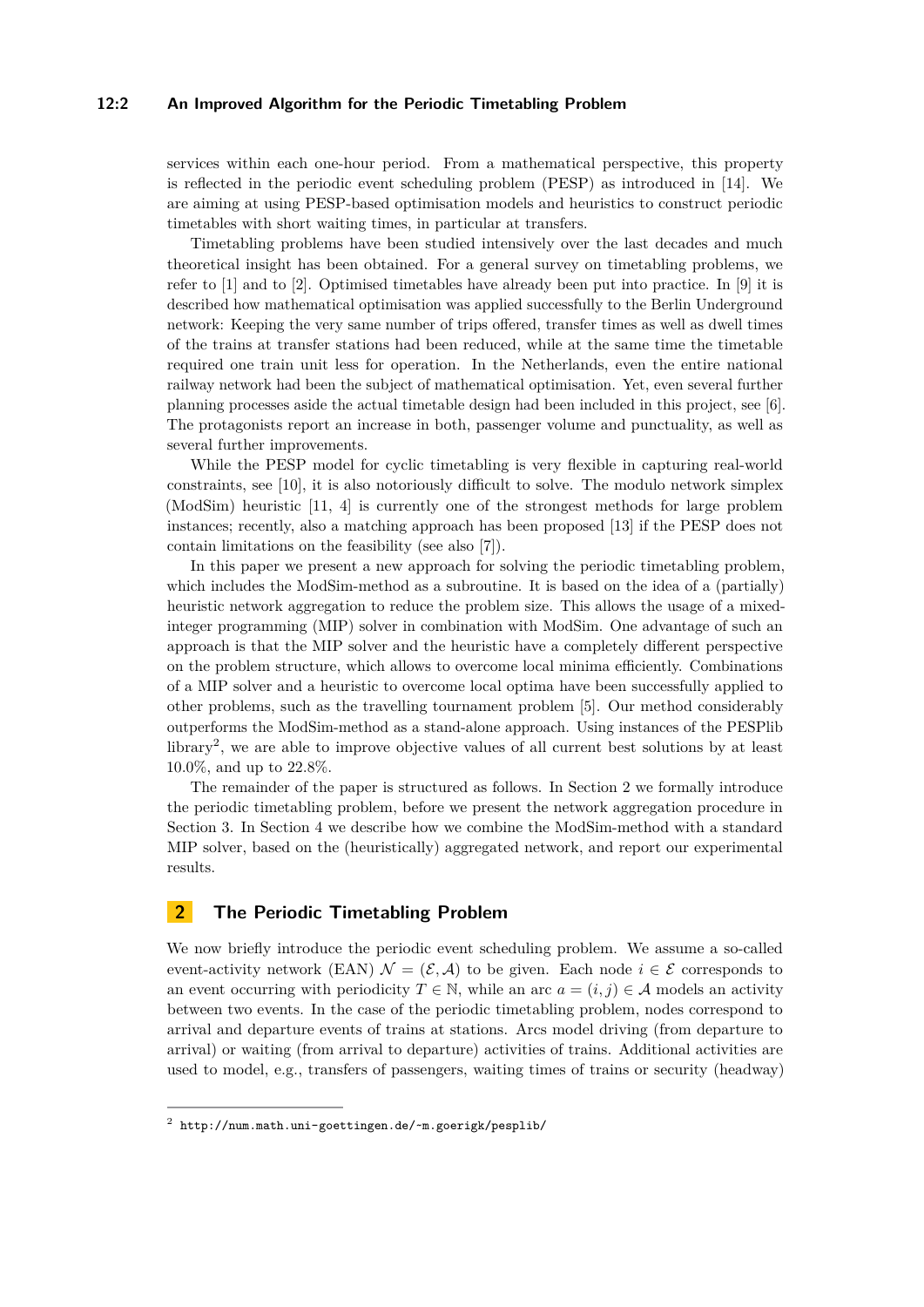#### <span id="page-2-0"></span>**M. Goerigk and C. Liebchen** 12:3



**Figure 1** Example event-activity network.

constraints, see [\[10\]](#page-10-4) for some further modelling features. We present an example EAN with three trains in Figure [1.](#page-2-0)

For each activity  $a \in \mathcal{A}$ , we are given an interval  $[\ell_a, u_a]$  reflecting a lower and upper bound on its duration. We call  $u_a - \ell_a$  the span of activity *a*. The aim is to assign a time to each event, such that the durations of activities are within the desired time interval. Let  $\pi_i$ denote the time event  $i \in \mathcal{E}$  takes place. Due to the periodicity, this means that it also takes place at the time points  $\ldots$ ,  $\pi_i - 2T$ ,  $\pi_i - T$ ,  $\pi_i + T$ ,  $\pi_i + 2T$ ,  $\ldots$ . To reflect this periodicity, each activity  $a = (i, j)$  corresponds to a constraint of the form

$$
((\pi_j - \pi_i) \mod T) \in [\ell_a, u_a].
$$

The modulo operator is linearised by introducing new integer variables  $z_a$ , the so-called modulo parameters.

In the original definition of the PESP, no objective function was used. In this paper we follow the widely used approach of minimising slack times. To this end, we assume a weight  $w_a$  for each arc to be given, which reflects the penalty that is to be applied to any time unit of slack. In the case of a transfer arc *a*, *w<sup>a</sup>* might represent the expected number of passengers that desire to use the activity. The resulting node potential formulation then reads as follows.

$$
\min \sum_{a=(i,j)\in\mathcal{A}} w_a(\pi_j - \pi_i + Tz_a - \ell_a) \tag{1}
$$

s.t. *`<sup>a</sup>* ≤ *π<sup>j</sup>* − *π<sup>i</sup>* + *T z<sup>a</sup>* ≤ *u<sup>a</sup>* ∀*a* = (*i, j*) ∈ A (2)

$$
0 \le \pi_i \le T - 1 \tag{3}
$$

$$
z_a \in \{0, 1, 2\} \qquad \qquad \forall a \in \mathcal{A} \tag{4}
$$

Note that without loss of generality we may assume here that  $\ell_a \in [0, T)$ . Yet, we may restrict  $z_a$  to the values  $\{0,1\}$  only in the case of a constraint where  $u_a \leq T$ .

An alternative model for this problem is to use variables *x<sup>a</sup>* to express the duration of every activity. In this case, one needs to fulfil that

$$
\sum_{a \in C^{+}} x_{a} - \sum_{a \in C^{-}} x_{a} \equiv 0 \mod T
$$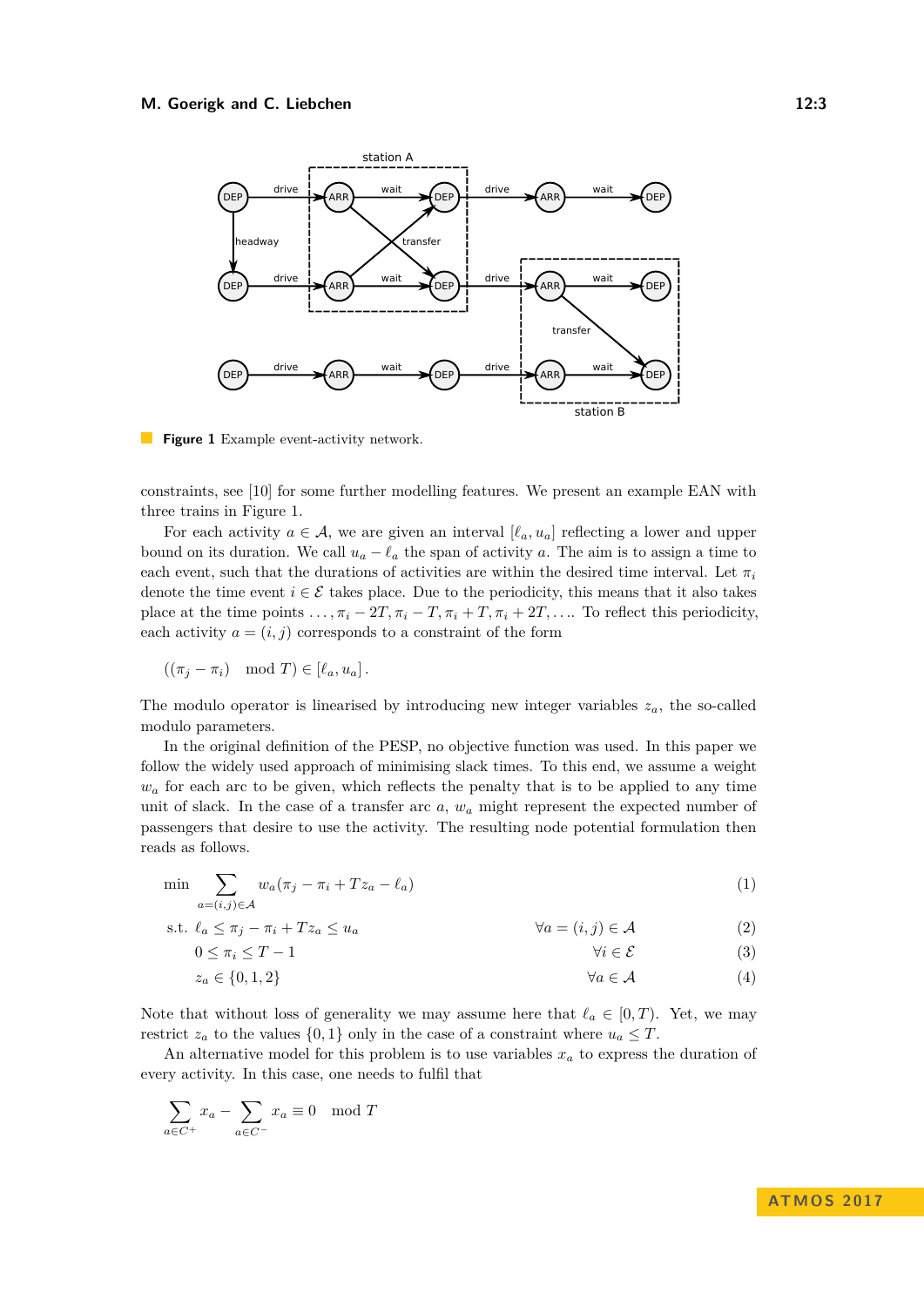#### **12:4 An Improved Algorithm for the Periodic Timetabling Problem**

for every oriented cycle  $(C^+, C^-)$ . It is sufficient to use an integral cycle basis for this purpose, e.g., the fundamental cycles C induced by some spanning tree  $\mathcal T$ . The resulting cycle-basis formulation is then given as follows.

$$
\min \sum_{a \in \mathcal{A}} w_a (x_a - \ell_a) \tag{5}
$$

$$
\text{s.t. } \ell_a \le x_a \le u_a \qquad \qquad \forall (i, j) \in \mathcal{A} \tag{6}
$$

$$
\sum_{a \in C^{+}} x_a - \sum_{a \in C^{-}} x_a = Tp_C \qquad \forall C \in \mathcal{C}
$$
\n(7)

$$
p_C \in \mathbb{Z} \qquad (8)
$$

This formulation can be further strengthened by constraints on  $p_C$ , which are known as the Odijk cuts (see [\[12\]](#page-10-9)). Finding a feasible solution to the PESP is already NP-hard, and finding an optimal solution is considered notoriously difficult.

## <span id="page-3-0"></span>**3 An Iterative Solution Approach**

We now describe a new heuristic to find feasible solutions to the periodic timetabling problem with good objective values. It is based on the idea of combining two subprocedures that describe solutions differently. By running both methods alternately, we can find an improvement with one approach when the other approach has become stuck. The first subprocedure uses a heuristic network aggregation that makes use of a standard MIP solver viable. The second subprocedure is the modulo network simplex approach (ModSim). In the following, we describe both of these steps.

## **3.1 Aggregation Procedure**

We describe preprocessing mechanisms to aggregate and simplify the event-activity network to create a reduced instance, which is smaller and – hopefully – easier to solve. Some of these techniques do not preserve equivalence in the sense that an optimal (partial) solution of the reduced instance can be extended to an optimal (full) solution of the original instance. However, we never affect feasibility, i.e., there is a surjection from all feasible solutions of the original network to the feasible solutions of the reduced network.

**Contraction.** There are three ways in which we reduce the initial EAN (see [\[8\]](#page-10-10)). We illustrate these ideas in Figure [2](#page-4-0) where we apply the different variants subsequently to the very same network.

The first two operations are standard graph contractions for which we are able to keep the set of optimal solutions. In the special case of a node *i* with degree one, we simply remove the only arc *a* that is incident to *i*, together with *i* itself. In the reverse operation, we derive the value for  $\pi_i$  simply such that  $x_a = \ell_a$ . Observe that doing so, there is a bijection between the optimum solutions of the initial network and of the reduced network.

The same holds for the second type of contractions: For a fixed arc  $a = (i, j)$ , i.e. where  $\ell_a = u_a$ , we remove *a* and *j*. Any arc *b* that had been incident with *j* gets "deviated" to *i*, where we add or subtract  $\ell_a$  to  $\ell_b$  and  $u_b$  in the case of *b* formerly leaving or entering *j*, respectively. In Figure [2c](#page-4-0) we contract arc 481 and modify arc 482 by changing its starting node from 500 to 499 and add the value four of the contracted arc to both, its lower and upper bounds. For the reverse operation, we disaggregate node *j* by simply setting  $\pi_j = \pi_i + \ell_a$ .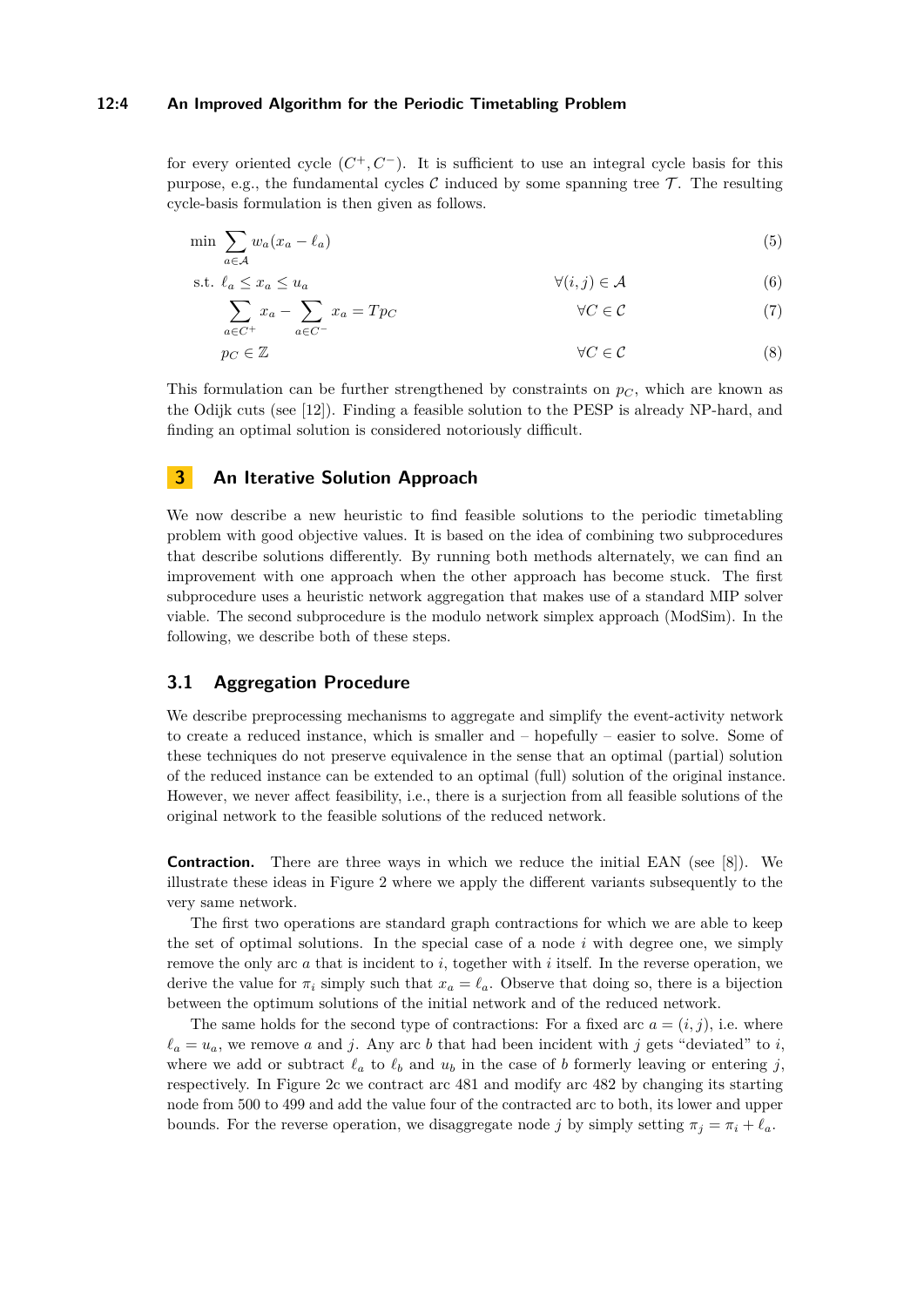<span id="page-4-0"></span>

**(d)** After (heuristic) degree-two contraction.

**Figure 2** Examples for graph contraction in event-activity networks.

The third case in which we apply contractions is a node *j* with precisely one incoming arc  $a = (i, j)$  as well as one outgoing arc *b*. In this case, we replace *j* in *a* with the endpoint of *b*. Regarding the time constraints, we preserve the set of feasible solutions by adding  $\ell_b$ and  $u_b$  to  $\ell_a$  and  $u_a$ , respectively, see Figure [2d.](#page-4-0) Yet, with respect to the objective function, there is a (slight) imprecision, because along the modified arc, for the first units of slack there should apply  $\min\{w_a, w_b\}$ , whereas  $\max\{w_a, w_b\}$  had to apply to the last units of slack. This cannot be expressed in any linear objective function on the modified arc in the reduced network. In our experiments, we heuristically select  $\min\{w_a, w_b\}$  as the weight of the modified arc.

**Ignoring Light Arcs.** Observe that none of the above steps reduces the cyclomatic number  $|\mathcal{A}| - |\mathcal{E}| + 1$  of the constraint graph. Yet, it is commonly assumed that this correlates with the computational complexity of PESP instances. Hence we are trying to remove arcs from the constraint graph. Doing so, we must be cautious: If the reduced graph has any feasible solution which can *not* be translated into a solution of the initial network, then the entire consideration of the reduced network would be useless.

Since infeasibility may only arise on an arc *a* with span  $u_a - \ell_a < T - 1$ , we focus exclusively on *free* arcs with span  $u_a - \ell_a \geq T - 1$ . These arcs which model just waiting times (e.g. of passengers at transfers, of trains during turnarounds, of both during stops) but do not model any strict operational requirement. Thus, such arcs can simply be omitted without affecting the set of feasible solutions.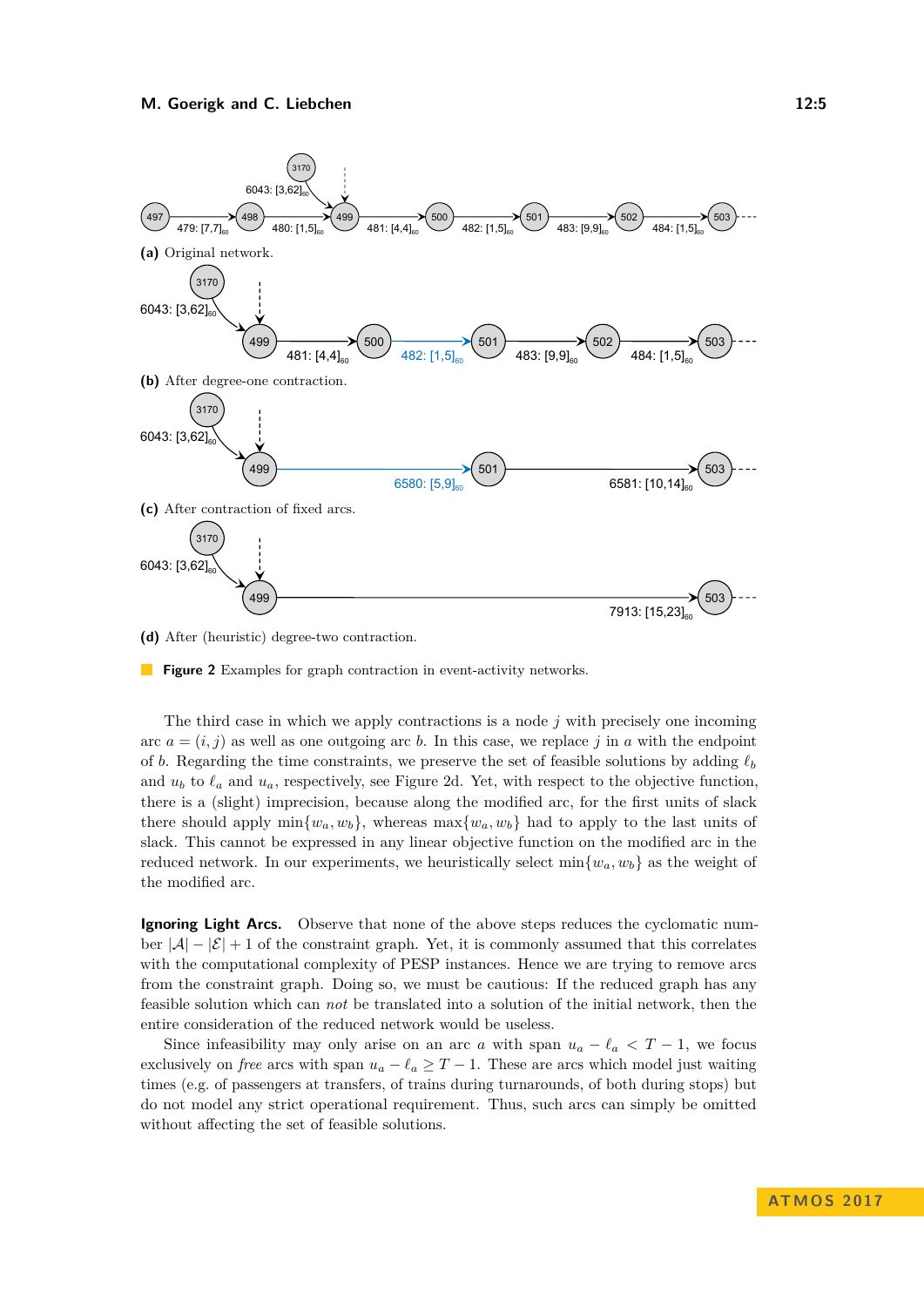## **12:6 An Improved Algorithm for the Periodic Timetabling Problem**

<span id="page-5-0"></span>

**Figure 3** Distribution of the weights *w<sup>a</sup>* of the free arcs in R1L1.

For instances of the PESPlib, the constraint graph even decomposes into cycle-free connected components, which are trivial to solve optimally, when omitting all the free arcs. This is due to the absence of headway or single track constraints in these instances.

Obviously, there is a trade-off: The more free arcs are ignored, the easier becomes the resulting instance to solve. However, solutions to the simplified instance become less significant for the initial problem, because they may induce large waiting times along the ignored arcs.

Hence, we finally investigate how the weights of these free arcs are distributed. The plot in Figure [3](#page-5-0) shows that for example the R1L1-instance follows the so-called "Pareto principle": When removing, e.g., 77*.*5% of the free arcs (abscissa) we are ignoring just 25% of the initial total weight  $W := \sum_{a \in A: a \text{ is free}} w_a$  of the free arcs (ordinate). Thus, we may significantly simplify an instance while only losing a limited amount of information (i.e., weight).

Our network aggregation procedure is used to generate an instance that is sufficiently small to allow a mixed-integer programming solver to be applied. This is then combined with the ModSim-method as in a ball game, i.e., by giving the solution of one approach as input for the other. The ModSim-method is briefly summarised in the following section.

## **3.2 Description of the Modulo Network Simplex**

We now briefly describe the ModSim-method, and refer to [\[4\]](#page-10-6) for details. It is based on the observation that there exists an optimal solution to the periodic timetabling problem that is induced by a spanning tree structure  $\mathcal{T} = (\mathcal{T}_\ell, \mathcal{T}_u)$  in N. This means that we set  $x_a = \ell_a$  for all edges in  $\mathcal{T}_l$ , and  $x_a = u_a$  for all edges in  $\mathcal{T}_u$ . The duration of all other activities and their modulo parameters are then uniquely determined.

The method performs a local search over the set of spanning tree structures, until it finds a local optimum (i.e., all spanning tree structures that can be reached by exchanging a single arc do not provide a feasible solution with better objective value). This is called the inner loop. It then tries to escape the local optimum using modifications that are not based on a spanning tree structure; e.g., single node cuts or multi node cuts. If an improved solution can be found, a new spanning tree structure is calculated and the method is repeated from the beginning. This is called the outer loop. A schematic description of this method is given in Figure [4.](#page-6-1)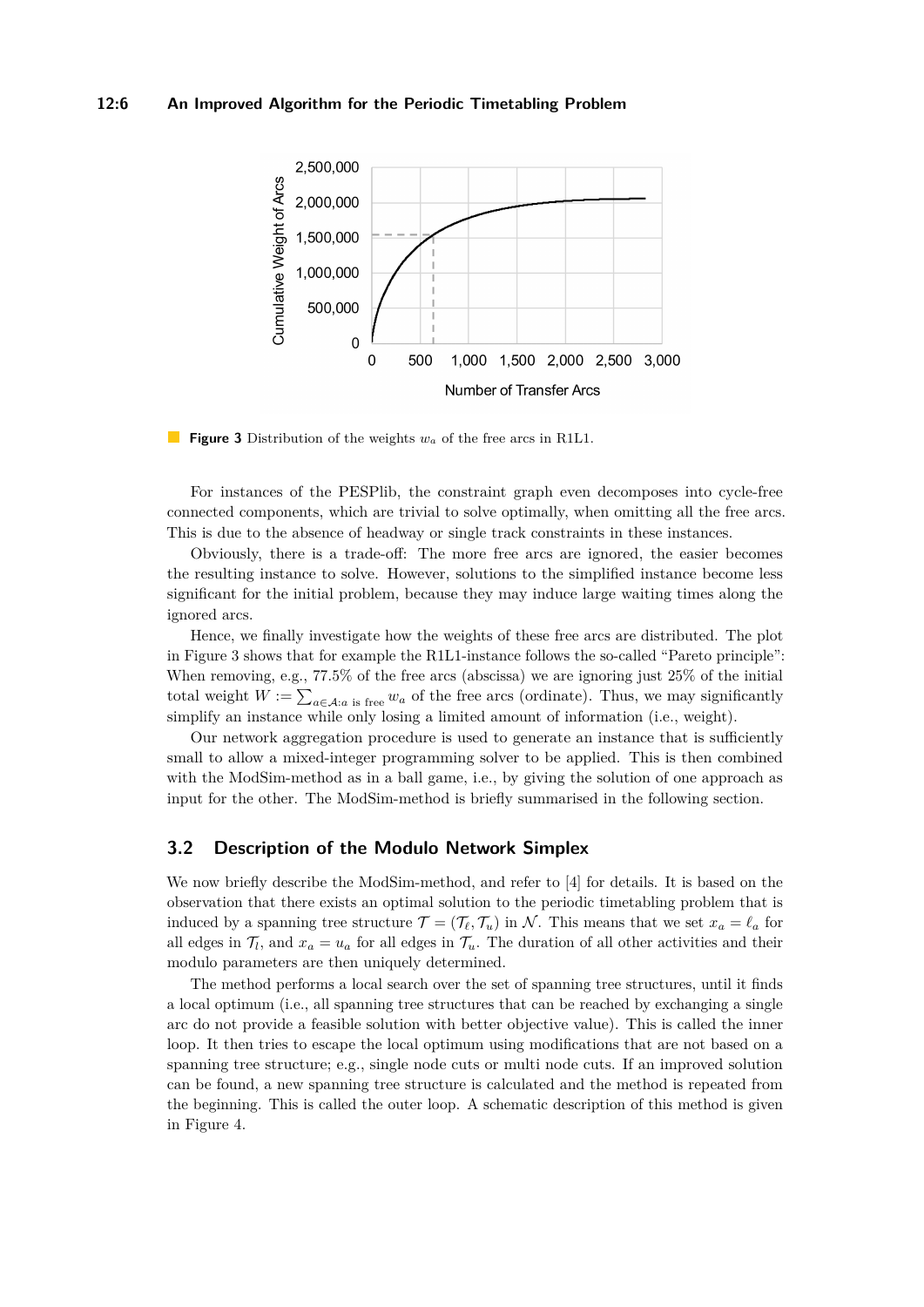<span id="page-6-1"></span>

**Figure 4** The modulo network simplex procedure (see [\[4\]](#page-10-6)).

<span id="page-6-4"></span>**Table 1** Properties of PESPlib instances.

| name                          | nodes | arcs       | fixed arcs | other arcs | free arcs |
|-------------------------------|-------|------------|------------|------------|-----------|
| R1L1                          | 3,664 | 6,385      | 646        | 2,912      | 2,827     |
| R1L2                          | 3,668 | 6,543      | 632        | 2,928      | 2,983     |
| R1L3                          | 4,184 | 7,031      | 758        | 3,302      | 2,971     |
| R1L4                          | 4,760 | 8,528      | 830        | 3,788      | 3,910     |
| R2L1                          | 4,156 | 7,361      | 819        | 3,210      | 3,332     |
| R2L2                          | 4,204 | 7,563      | 822        | 3,252      | 3,489     |
| R2L3                          | 5,048 | 8,286      | 971        | 3,918      | 3,397     |
| R2L4                          | 7,660 | 13,173     | 1,501      | 5,932      | 5,740     |
| R3L1                          | 4,516 | 9,145      | 799        | 3,576      | 4,770     |
| R3L2                          | 4,452 | 9,251      | 776        | 3,538      | 4,937     |
| R3L3                          | 5,724 | 11,169     | 1,042      | 4,496      | 5,631     |
| R3L4                          | 8,180 | $15{,}657$ | 1,480      | 6,462      | 7,715     |
| R4L1                          | 4,932 | 10,262     | 996        | 3,764      | 5,502     |
| R4L2                          | 5,048 | 10,735     | 986        | 3,886      | 5,863     |
| R <sub>4</sub> L <sub>3</sub> | 6,368 | 13,238     | 1,242      | 4,898      | 7,098     |
| R4L4                          | 8,384 | 17,754     | 1,573      | 6,546      | 9,635     |

For the purpose of this paper, two characteristics of the ModSim are particularly relevant: Firstly, the use of spanning tree structures means that solutions are encoded in a different way than in the MIP formulation. Secondly, the method can be run for a (practically) arbitrary amount of time, as the search space for the outer loop is too large to be fully explored.

## <span id="page-6-0"></span>**4 Experimental Results**

## **4.1 Setting and Instances**

We use the  $16$  periodic railway timetabling instances from the PESPlib<sup>[3](#page-6-2)</sup>, created by the public transport planning software  $\text{LinTim}^4$  $\text{LinTim}^4$ , see also [\[3\]](#page-10-11). The size of the event activity networks and the numbers of fixed, free and other arcs is given in Table [1.](#page-6-4)

To assess the quality of our aggregation method, we performed two different sets of experiments. In the first experiment, we discuss the impact of the aggregation for different

<span id="page-6-2"></span><sup>3</sup> <http://num.math.uni-goettingen.de/~m.goerigk/pesplib/>

<span id="page-6-3"></span><sup>4</sup> <https://lintim.math.uni-goettingen.de/>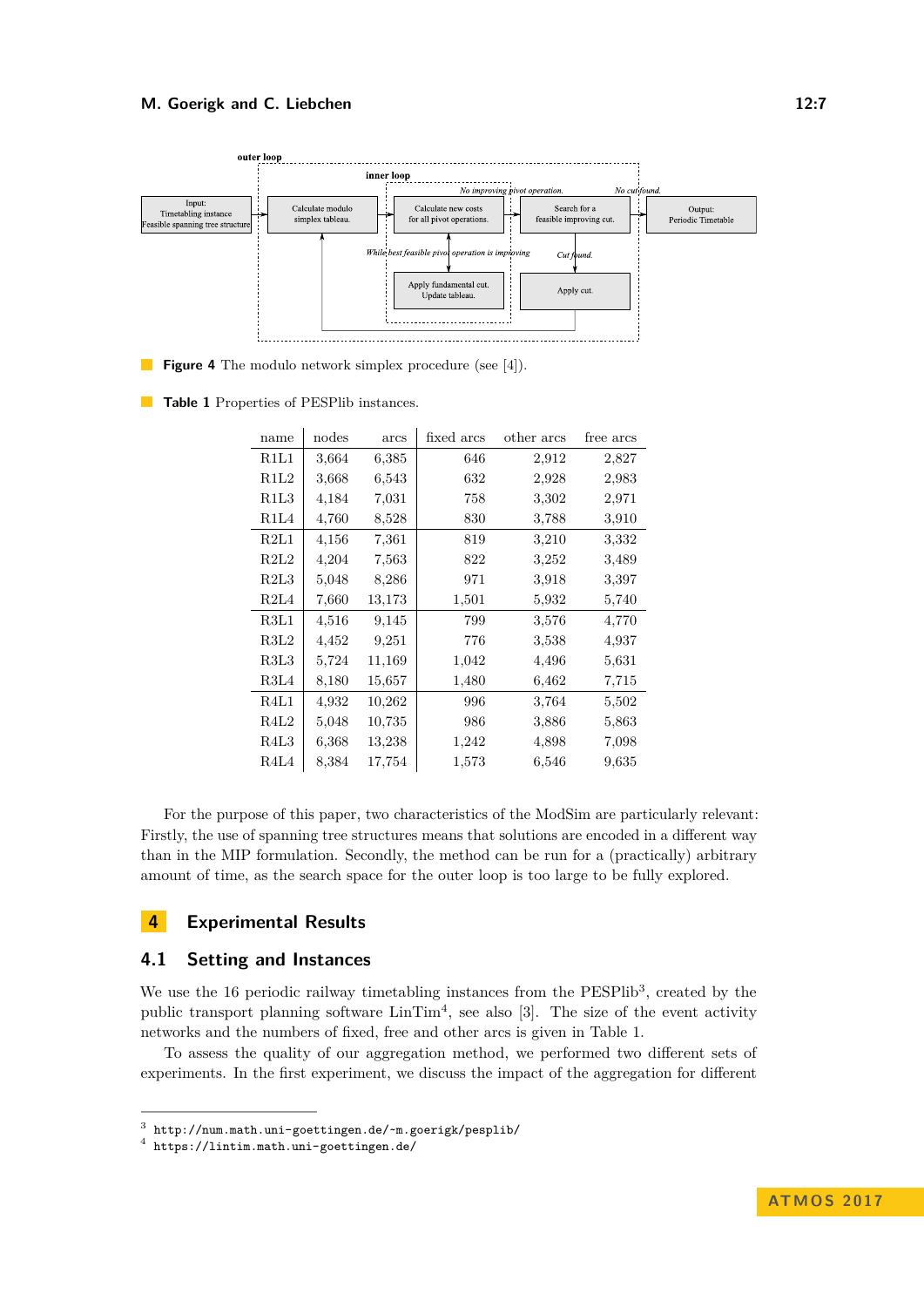#### **12:8 An Improved Algorithm for the Periodic Timetabling Problem**

|                  | nodes | arcs  | eliminated | heuristic?   |
|------------------|-------|-------|------------|--------------|
| original         | 3,664 | 6,385 |            |              |
| contract deg one | 3,216 | 5,937 | 448        | no           |
| contract fixed   | 2,677 | 5,398 | 539        | $\mathbf{n}$ |
| contract deg two | 1,228 | 3,949 | 1,449      | (yes)        |
| ignore $25\%$    | 1,228 | 1,756 | 2,193      | yes          |
| contract deg one | 863   | 1,391 | 365        | $\mathbf{n}$ |
| contract deg two | 501   | 1,029 | 362        | yes)         |

<span id="page-7-0"></span>**Table 2** Graph aggregation statistics for R1L1.

settings on a single instance (R1L1). In the second experiment, we run our iterative method and compare the objective values we find to using only the ModSim approach. Whenever a MIP is solved for PESP, we used a formulation that combines both the node potential variables  $(\pi)$  and the periodic tension variables  $(x)$ . We consider the modulo parameters  $(z)$ on the arcs and exploit the fact that if  $a \in \mathcal{T}$ , then we may set  $z_a = 0$ , while losing the initial property that  $z_a \in \{0, 1, 2\}.$ 

## **4.2 Results of our Preprocessing Method**

For our first set of experiments, we used an Intel core i5 2.20GHz with 8GB RAM, and CPLEX 12.7 with memory limit 2GB. We start by summarising the impact of each aggregation step on the instance R1L1 in Table [2.](#page-7-0) Starting with an initial problem size of 3,664 nodes and 6,385 arcs, we finally come up with a *similar* instance with only 501 nodes and 1,029 arcs.

Recall that the cyclomatic number is only reduced in the step where we – heuristically – ignore the lightest arcs. In this particular setting, we continue until the weights of the ignored arcs sums up to 25% of the initial total free weight *W*. Notice that by ignoring the lightest arcs, some of the nodes end up with degree one. This is why we apply the corresponding contraction steps anew.

Next we want to identify good ignore ratios by trading simplification (and thus MIP performance) against significance, i.e. reinterpretability. To this end, we simplify the R1L1 PESPlib-instance by ignoring 10% to 70% of the total free weight and apply CPLEX 12.6 for 15 minutes at default parameter settings. By growing the ignore ratio the size of the resulting simplified network decreases – and so does the optimality gap of the CPLEX run on this simplified network, see the column "gap" in Table [3.](#page-8-0)

But when reinterpreting the solution that CPLEX obtained for the reduced network, back on the initial network, the trade-off becomes obvious: by ignoring more than 20% of the initial total free weight *W*, the solution for the actual instance R1L1 is getting worse (cf. column "objective").

Let us annotate that the improvement from the 2013 PESPlib benchmark  $(37,338,904)$ down to 36,213,298 (cf. the 30%-row in Table [3\)](#page-8-0) is *not* just due to a version improvement inside the MIP solver: When applying the 2012 version (CPLEX 12.3) with the same parameter setting to the very same reduced MIP file, already this yields a disaggregated solution of value 35,903,663 for the R1L1-instance of the PESPlib. Unfortunately, this computation had only been possible on a machine with an Intel Xeon 3.7GHz and 16GB RAM.

In one further run we spent one hour with CPLEX and set the ignore ratio right between the two best ones of our initial series, thus 25%. The solver is able to find a significantly better solution (33,711,523). In this solution, 29,763,908 units of weighted slack arise along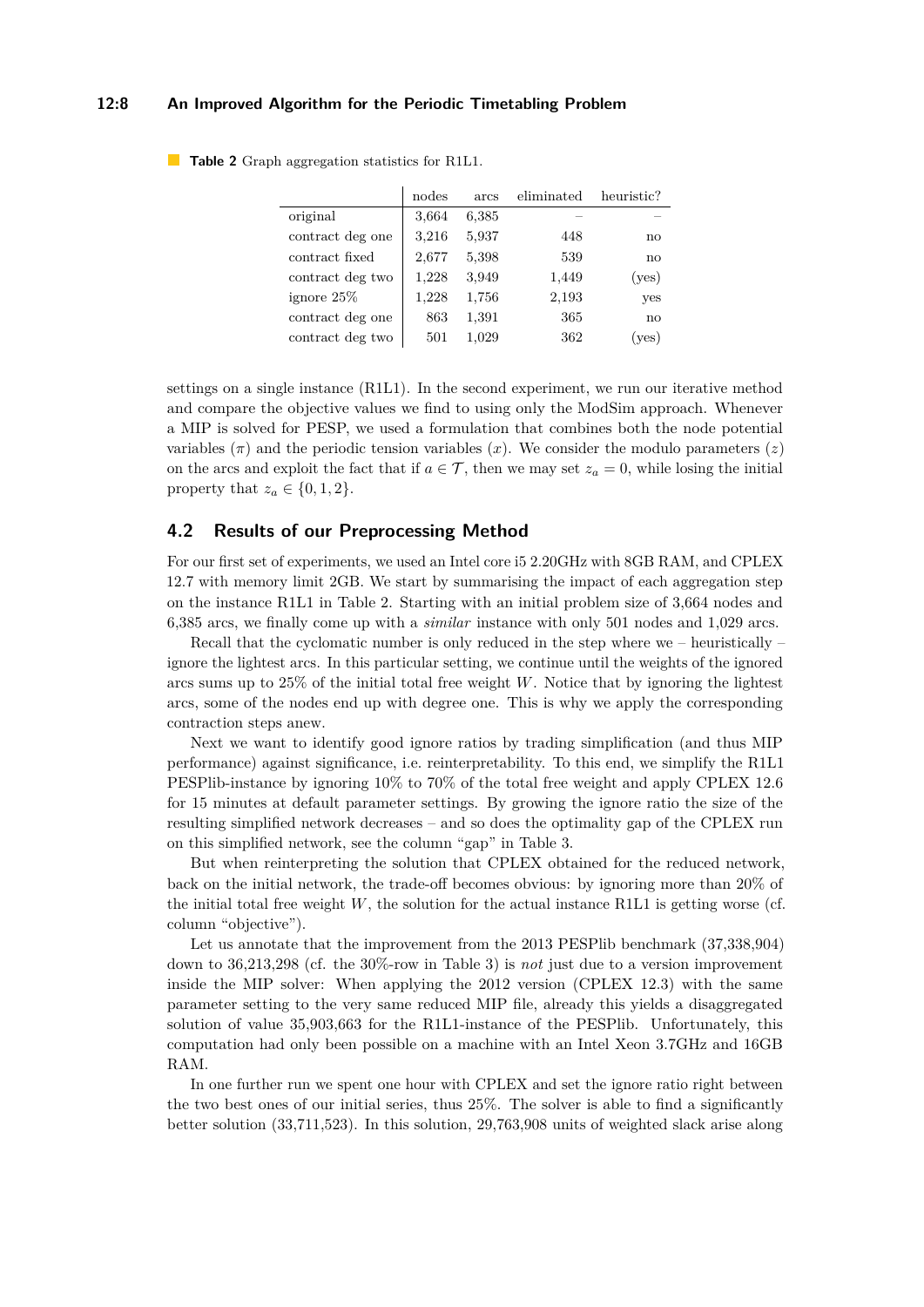#### **M. Goerigk and C. Liebchen** 12:9

| ignore | nodes | arcs  | Odijk      | time  | CPLEX gap | objective  |
|--------|-------|-------|------------|-------|-----------|------------|
| 10%    | 772   | 1,828 | yes        | 900   | $6.89\%$  | 37,918,546 |
| 20%    | 572   | 1,230 | yes        | 900   | 5.69%     | 35,433,189 |
| 30%    | 438   | 862   | yes        | 900   | 4.73%     | 36,213,298 |
| 40%    | 346   | 610   | <b>ves</b> | 900   | 3.36%     | 36,720,735 |
| 50%    | 257   | 406   | yes        | 900   | 1.77%     | 40,814,013 |
| 60%    | 189   | 251   | yes        | 900   | 0.75%     | 41,843,259 |
| 70%    | 129   | 136   | yes        | 900   | $0.00\%$  | 46,010,226 |
| 25%    | 501   | 1.029 | no         | 3,600 | $4.22\%$  | 33,711,523 |

<span id="page-8-0"></span>**Table 3** Objective values found for R1L1 by applying different ignore ratios for the free arcs.

free arcs (e.g. transfers), the rest appears on arcs with smaller span (e.g. dwell arcs). All the free arcs together show a weighted average slack of 25% of the period time. This is composed of a weighted average slack time of 46% of the period time when restricted to the 2*,* 193 ignored light arcs – but only 17% of the period time when restricted to the 634 heavier[5](#page-8-1) arcs that our heuristic kept for the simplified core problem. Yet, with our combined iterated method we are able to report even better solutions in the next subsection.

#### **4.3 Results of our Iterative Solution Method**

For our second set of experiments, we used a 16-core Intel Xeon E5-2670 processor, running at 2.60 GHz with 20MB cache. Processes were pinned to one core. We used CPLEX v.12.6 to solve MIPs, choosing the *MIPemphasis* parameter so that the solver focus is on improving the primal bound.

The aim of this experiment is to compare the ModSim-method as a stand-alone approach with our iterative method. To this end, we allow both methods 8 hours of computation time for each instance, using the same starting solution found through a constraint propagation procedure. In our iterative method, we begin with the network aggregation step and allow CPLEX up to 15 minutes of computation time. We then use the ModSim for 45 minutes and repeat. For the first network aggregation, we ignore 50% of total free weight *W*. This number is multiplied by 0.6 in each iteration (i.e., in the second iteration,  $30\%$  is ignored, then 18%, and so on). This means that the models CPLEX has to solve become larger and harder to solve, but also more detailed and closer to the actual problem.

We present the final objective value of the ModSim approach and the best objective value of our iterative method in Table [4.](#page-9-0) Our approach outperforms the pure ModSim on each of the 16 instances, by an average of 15*.*7% (min: 5*.*3%, max: 22*.*8%). We improve all current best solutions from PESPlib by at least 10%, in particular on R1L1, which has been approached with other methods.

We give a more detailed view on the progress of the solution methods in Figure [5.](#page-9-1) Here we compare the current objective value over the 8 hours time horizon between the ModSimmethod and our approach. Detailed results for the other instances can be found in the appendix.

In particular for the smaller instances, using CPLEX on the aggregated network can lead to solutions which have a higher objective value than before. As we reduce the number of ignored activities in every iteration, these errors (visible as bumps in the objective value curve) become smaller over time.

<span id="page-8-1"></span><sup>5</sup> Recall that since we apply contractions again after we ignored 2*,* 193 light free arcs, in the end there are only 623 free arcs remaining in the simplified problem.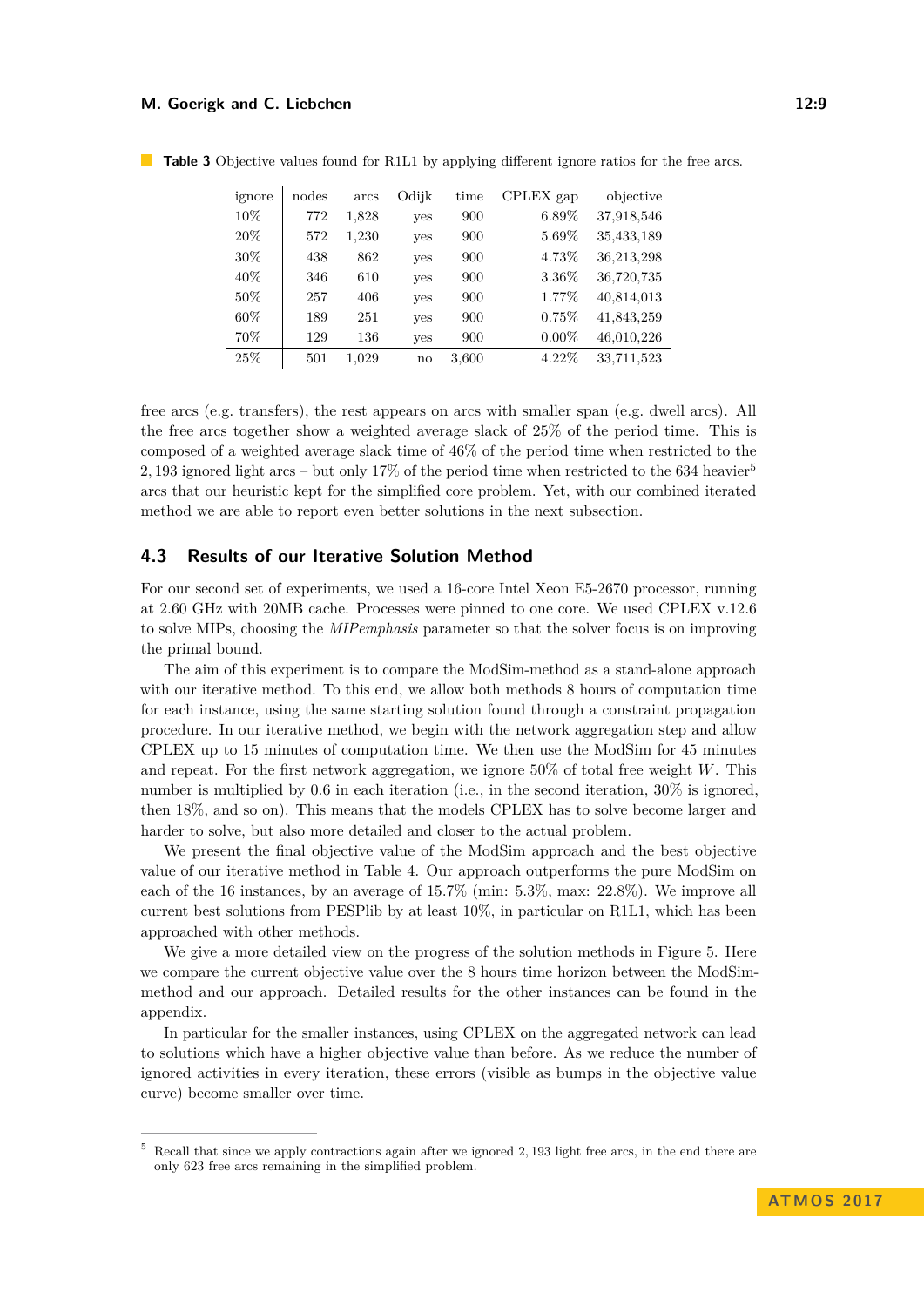## **12:10 An Improved Algorithm for the Periodic Timetabling Problem**

<span id="page-9-0"></span>**Table 4** Objective values

|          |              |              |             |                | impr. to | impr. to |
|----------|--------------|--------------|-------------|----------------|----------|----------|
| Instance | PESPlib obj. | start obj.   | ModSim obj. | iterative obj. | ModSim   | PESPlib  |
| R1L1     | 37,338,904   | 44,486,347   | 38,523,096  | 31,194,961     | 19.0%    | 16.5%    |
| R1L2     | 38,248,408   | 49, 197, 598 | 40,616,172  | 31,682,263     | 22.0%    | 17.2%    |
| R1L3     | 38,612,098   | 51,614,049   | 39,308,815  | 30,535,261     | 22.3%    | 20.9%    |
| R1L4     | 35,955,823   | 47,185,054   | 34,350,087  | 27,893,098     | 18.8%    | 22.4\%   |
| R2L1     | 53,708,802   | 66,714,782   | 48,822,627  | 42,502,069     | 12.9%    | 20.9%    |
| R2L2     | 47,836,571   | 65,925,364   | 47,003,096  | 43,068,782     | $8.4\%$  | 10.0%    |
| R2L3     | 46,530,294   | 62,152,599   | 42,179,765  | 39,942,656     | $5.3\%$  | 14.2%    |
| R2L4     | 42,848,107   | 60,588,717   | 42,811,532  | 33,063,475     | 22.8%    | 22.8%    |
| R3L1     | 53,299,647   | 72,124,479   | 52,936,675  | 45,483,668     | 14.1\%   | 14.7%    |
| R3L2     | 53,441,333   | 72,434,508   | 53,680,036  | 46,228,200     | 13.9%    | 13.5%    |
| R3L3     | 48,707,212   | 68,215,489   | 47,014,354  | 43,039,089     | $8.5\%$  | 11.6%    |
| R3L4     | 40,597,536   | 59,064,577   | 46,044,547  | 35,547,064     | 22.8%    | 12.4\%   |
| R4L1     | 59,225,243   | 81,570,976   | 56,935,920  | 51,650,471     | $9.3\%$  | 12.8%    |
| R4L2     | 59,292,152   | 82,131,250   | 57,892,642  | 51,965,758     | $10.2\%$ | 12.4%    |
| R4L3     | 54,975,374   | 78,797,377   | 58,075,575  | 45,881,499     | 21.0%    | $16.5\%$ |
| R4L4     | 47,140,800   | 63,464,363   | 51,128,274  | 41,163,954     | 19.5%    | 12.7%    |

<span id="page-9-1"></span>

**Figure 5** Objective value over time for R1L1.

# **5 Conclusions**

Finding good periodic timetables that offer short travel times for passengers and respect security constraints is a highly relevant public transport planning problem worldwide, but existing solution methods still show an unsatisfactory performance on real-world sized instances. In this paper we presented a new approach to this problem that combines one of the most successful current heuristics, the modulo network simplex method, with a network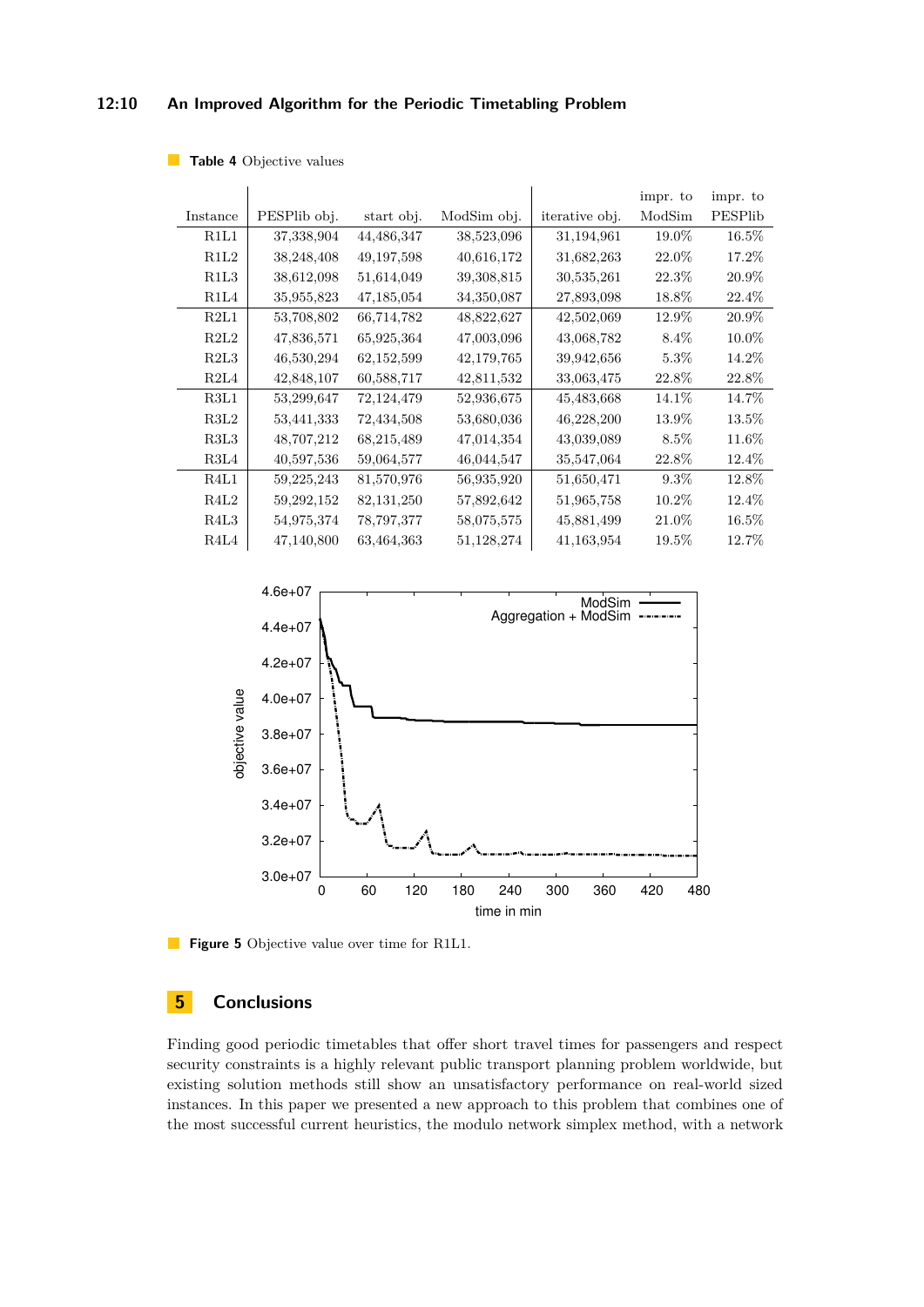#### **M. Goerigk and C. Liebchen** 12:11

aggregation step that allows to use a mixed-integer programming solver (CPLEX in our case). As the modulo network simplex method and CPLEX describe solutions differently, it is possible to escape from a local optimum by switching methods. This leads to a significantly improved overall performance. Our approach found solutions that perform on average over 15% better than using the modulo network simplex alone, and improve all current best results that can be found in the PESPlib dataset.

In further research more possibilities to combine the network aggregation with the modulo network simplex heuristic will be explored, including ways to avoid a repetition of solutions between the two methods. Additionally, lower bounds for periodic timetabling problems tend to be weak when a mixed-integer programming solver is used, which leads to a large optimality gap. We will investigate to what extent the network aggregation procedure can be used to produce stronger lower bounds.

**Acknowledgment.** The authors thank Michel Le (IBM) and Ralf Borndörfer for recently providing us with the CPLEX version of the year 2012 (12.3).

#### **References**

- <span id="page-10-0"></span>**1** Valentina Cacchiani and Paolo Toth. Nominal and robust train timetabling problems. *European Journal of Operational Research*, 219(3):727–737, 2012.
- <span id="page-10-1"></span>**2** Gabrio Caimi, Leo Kroon, and Christian Liebchen. Models for railway timetable optimization: Applicability and applications in practice. *Journal of Rail Transport Planning & Management*, 6:285–312, 2017.
- <span id="page-10-11"></span>**3** Marc Goerigk, Michael Schachtebeck, and Anita Schöbel. Evaluating line concepts using travel times and robustness. *Public Transport*, 5(3):267–284, 2013.
- <span id="page-10-6"></span>**4** Marc Goerigk and Anita Schöbel. Improving the modulo simplex algorithm for large-scale periodic timetabling. *Computers & Operations Research*, 40(5):1363–1370, 2013.
- <span id="page-10-8"></span>**5** Marc Goerigk and Stephan Westphal. A combined local search and integer programming approach to the traveling tournament problem. *Annals of Operations Research*, 239(1):343– 354, 2016.
- <span id="page-10-3"></span>**6** Leo Kroon, Dennis Huisman, Erwin Abbink, Pieter-Jan Fioole, Matteo Fischetti, Gábor Maróti, Alexander Schrijver, Adri Steenbeek, and Roelof Ybema. The new Dutch timetable: The OR revolution. *Interfaces*, 39(1):6–17, 2009.
- <span id="page-10-7"></span>**7** Christian Liebchen. Optimierungsverfahren zur Erstellung von Taktfahrplänen. Master's thesis, Technical University Berlin, Germany, 1998. In German.
- <span id="page-10-10"></span>**8** Christian Liebchen. *Periodic Timetable Optimization in Public Transport*. Dissertation.de – Verlag im Internet, 2006.
- <span id="page-10-2"></span>**9** Christian Liebchen. The first optimized railway timetable in practice. *Transportation Science*, 42(4):420–435, 2008.
- <span id="page-10-4"></span>**10** Christian Liebchen and Rolf H Möhring. The modeling power of the periodic event scheduling problem: railway timetables—and beyond. In *Algorithmic methods for railway optimization*, pages 3–40. Springer, 2007.
- <span id="page-10-5"></span>**11** Karl Nachtigall and Jens Opitz. Solving Periodic Timetable Optimisation Problems by Modulo Simplex Calculations. In *8th Workshop on Algorithmic Approaches for Transportation Modeling, Optimization, and Systems (ATMOS'08)*, volume 9 of *OpenAccess Series in Informatics (OASIcs)*. Schloss Dagstuhl – Leibniz-Zentrum für Informatik, 2008. [doi:10.4230/OASIcs.ATMOS.2008.1588](http://dx.doi.org/10.4230/OASIcs.ATMOS.2008.1588).
- <span id="page-10-9"></span>**12** Michiel A Odijk. A constraint generation algorithm for the construction of periodic railway timetables. *Transportation Research Part B: Methodological*, 30(6):455–464, 1996.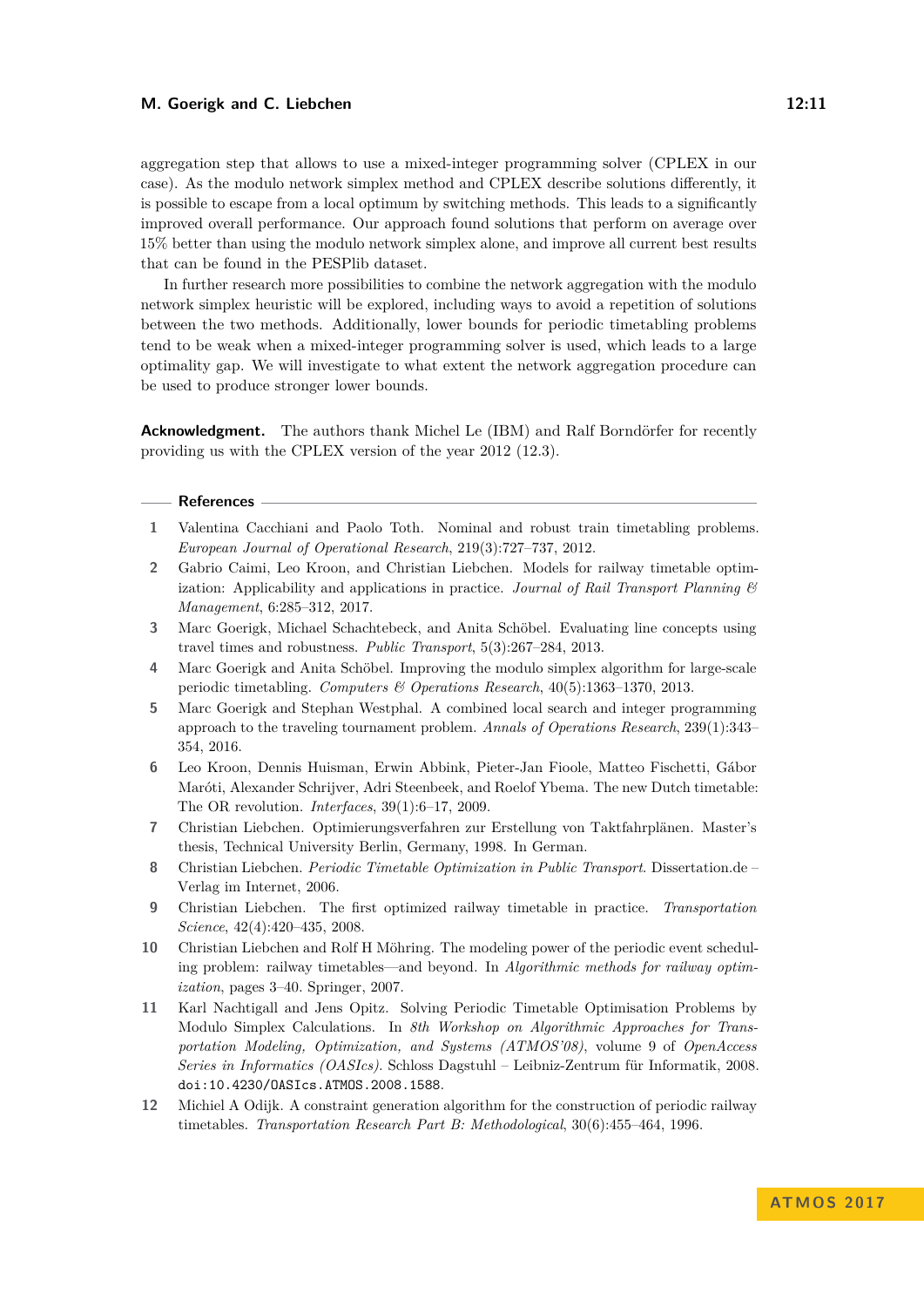## **12:12 An Improved Algorithm for the Periodic Timetabling Problem**

- <span id="page-11-1"></span>**13** Julius Pätzold and Anita Schöbel. A Matching Approach for Periodic Timetabling. In *16th Workshop on Algorithmic Approaches for Transportation Modelling, Optimization, and Systems (ATMOS 2016)*, volume 54 of *OpenAccess Series in Informatics (OASIcs)*, pages 1–15. Schloss Dagstuhl – Leibniz-Zentrum für Informatik, 2016. [doi:10.4230/OASIcs.](http://dx.doi.org/10.4230/OASIcs.ATMOS.2016.1) [ATMOS.2016.1](http://dx.doi.org/10.4230/OASIcs.ATMOS.2016.1).
- <span id="page-11-0"></span>**14** Paolo Serafini and Walter Ukovich. A mathematical model for periodic scheduling problems. *SIAM Journal on Discrete Mathematics*, 2(4):550–581, 1989.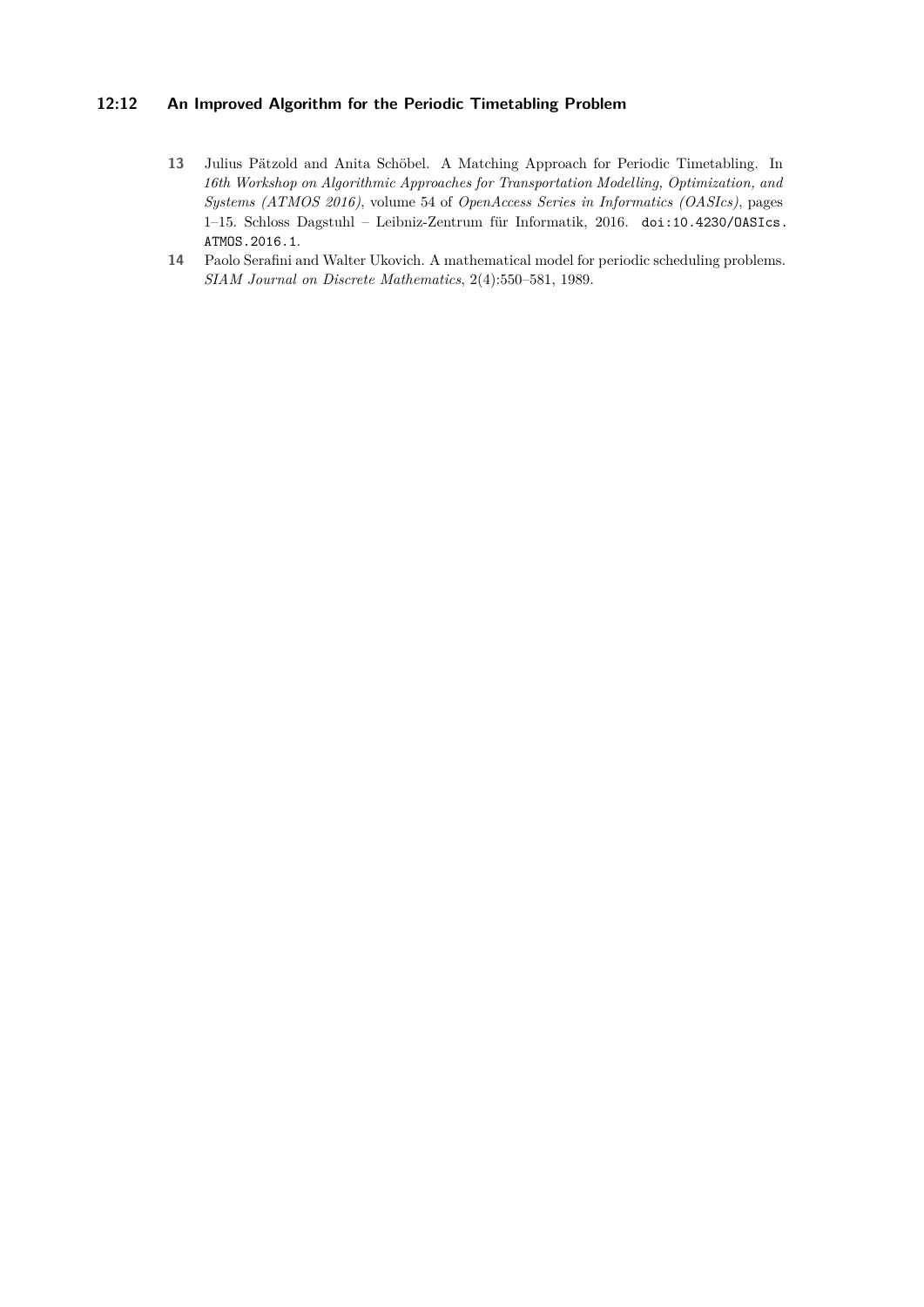## **M. Goerigk and C. Liebchen 22:13**

## **A Objective value comparison for each instance**

Detailed results for each instance comparing the objective value over time when using ModSim only, and our approach can be found in Figures [6](#page-12-0) and [7.](#page-13-1)

<span id="page-12-0"></span>

**Figure 6** Objective value over time for ModSim and our iterative method.